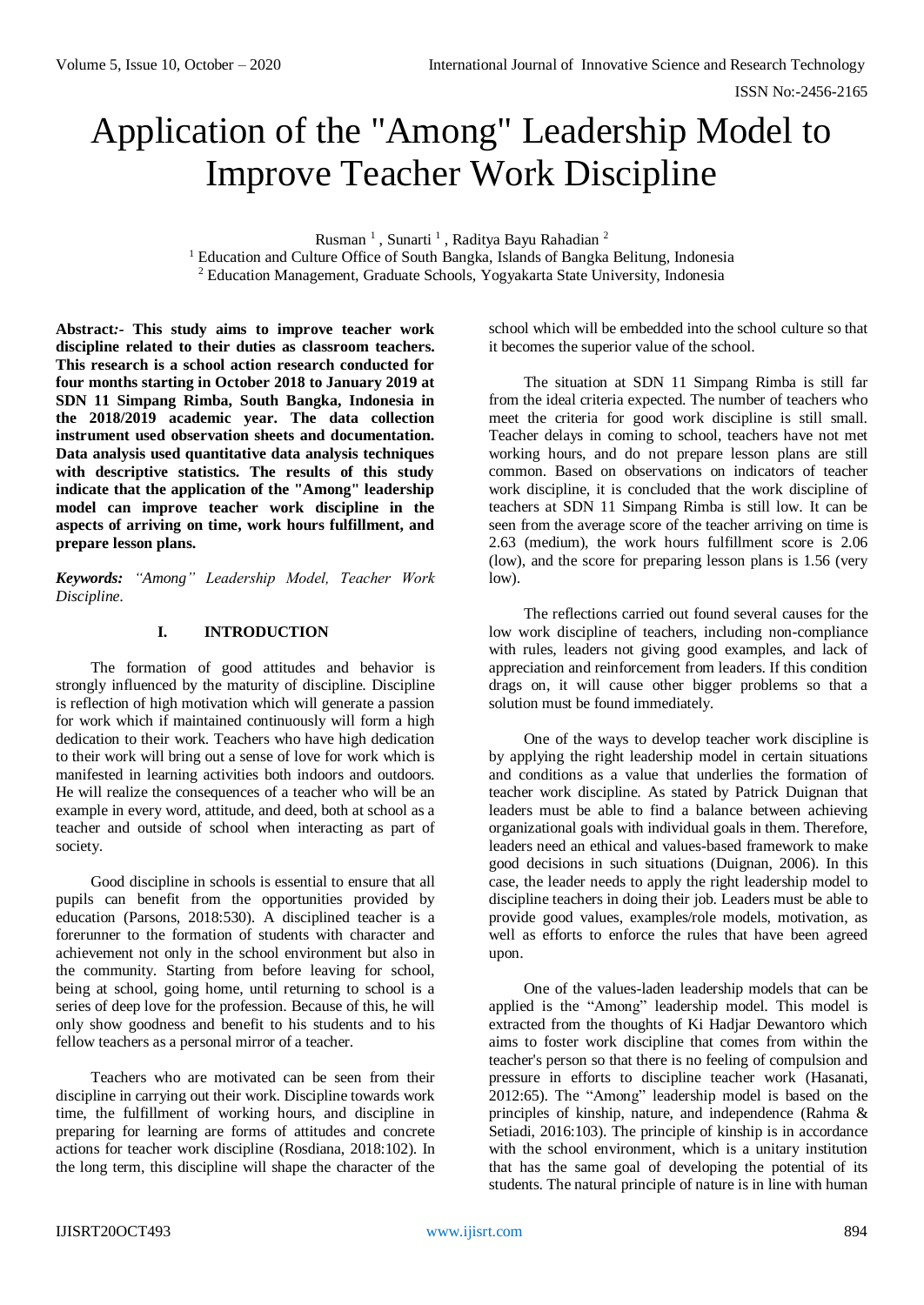nature which has the awareness to change towards goodness. The principle of independence is in accordance with the characteristics of teachers as adults who are free to determine their opinions and beliefs in the corridors of appropriate rules.

Based on the problems that have been described, the action hypothesis proposed in this research: The "Among" leadership model can improve teacher work discipline at SDN 11 Simpang Rimba, South Bangka, Indonesia.

# **II. LITERATURE REVIEW**

Leadership is the ability to influence a group of members to work towards goals and objectives. The source of influence can be obtained formally, namely by holding a managerial position in an organization (Hidayat & Machali, 2012:75). Another definition states that leadership is the ability to mobilize, motivate and influence people to want to take action directed to achieve goals regarding the success that is carried out, regarding the courage to make decisions about the activities carried out (Shulhan, 2013:9).

Leadership has moved from being leader centered, individualistic, hierarchical, focused on universal characteristics, and emphasizing power over others to a vision in which leadership is process centered, collective, context bound, nonhierarchical, and focused on mutual power and influence processes (Kezar & Carducci, 2009:2). This can require a big paradigm shift for many teachers and school administrators, since historically schools have relied on the use of reward and punishment. Not only are these reward and punishment systems ineffective in the long term, they are exhausting and time consuming. (Nelsen & Gfroerer, 2017:12).

Leader as a manager needs to lead the people that he or she is in charge of guiding toward a specific goal. This can include telling them what to do and when to do it, organizing the structure of the team members to highlight specific skills that each possesses, and even offering rewards for a job well done (Newton, 2016:11). The key challenges for educational leaders, especially principals, involved complex and often conflicting human relationships and interactions (Duignan, 2006:43).

The "Among" leadership model offers a leadership concept that focuses on the emergence of an awareness of responsibility for personal and organizational tasks through the role model of a leader towards that responsibility. The "Among" leadership model was initiated by Ki Hadjar Dewantoro, a figure of the Indonesian independence movement and a pioneer of Indonesian education who is also known as the Father of Indonesian Education (Yanuarti, 2017:240). This model is in line with transformational leadership theory which focuses on efforts to raise selfawareness for the people they lead about organizational behavior and goals. The awareness gained through one's own efforts will last longer and be steady so it is not easy to change (Hasanati, 2012).

The main principle of "Among" leadership: 1) Ing ngarso sung tulodho – a leader must be able, through his attitudes and actions, to make himself a model for the people he leads; 2) Ing madyo mangun karso - a leader must be able to arouse a spirit of initiative and creation in the people he leads; 3) Tut wuri handayani - a leader must be able to encourage its members to dare to walk in the front and be responsible (Hasanati, 2012:65).

Good discipline in schools is essential to ensure that all pupils can benefit from the opportunities provided by education (Parsons, 2018:530). High work discipline can arouse student motivation in learning. Teacher work discipline is closely related to compliance in implementing school rules, such as arriving on time, actively entering school, not leaving class before the lesson ends, and delivering learning material according to the lesson plan that has been prepared (Jumriah, Akib, & Darwis, 2016; Suwandi & Sajari, 2009).

Attitudes and actions of leaders that reflect the leadership model "Among": 1) Role model - The principal comes early and greets the teacher and students until the last one arrives; 2) Providing guidance and motivation - The principal ensures that the working hours are different from the required teaching hours. The working hours are greater than the required teaching hours to provide time for the teacher to evaluate and plan the learning that will be carried out; 3) Visits and personal dialogue - The principal visits the teacher who has arrived late, does not fulfill work obligations and does not make lesson plans.

# **III. RESEARCH METHODOLOGY**

This research is a school action research in order to improve teacher work discipline. The research method that will be used to answer the action hypothesis is the experiment which is carried out repeatedly in three cycles. As stated by Sugiyono (2015:133), action research is a type of experimentation in real-life situations. What is being experimented on or tried out is a plan of action or a hypothesis of action.

# *Research Design*

Testing the action hypothesis using pre-experimental design (non-designs) in the form of One-Group Pretest-Posttest Design to compare conditions before and after being given treatment/action. With this form, the results of action can be known accurately (Sugiyono, 2015:137-138). The pretest-posttest one group experimental design can be described as follows:



Fig. 1:- One Group Pretest-Posttest Experiment Design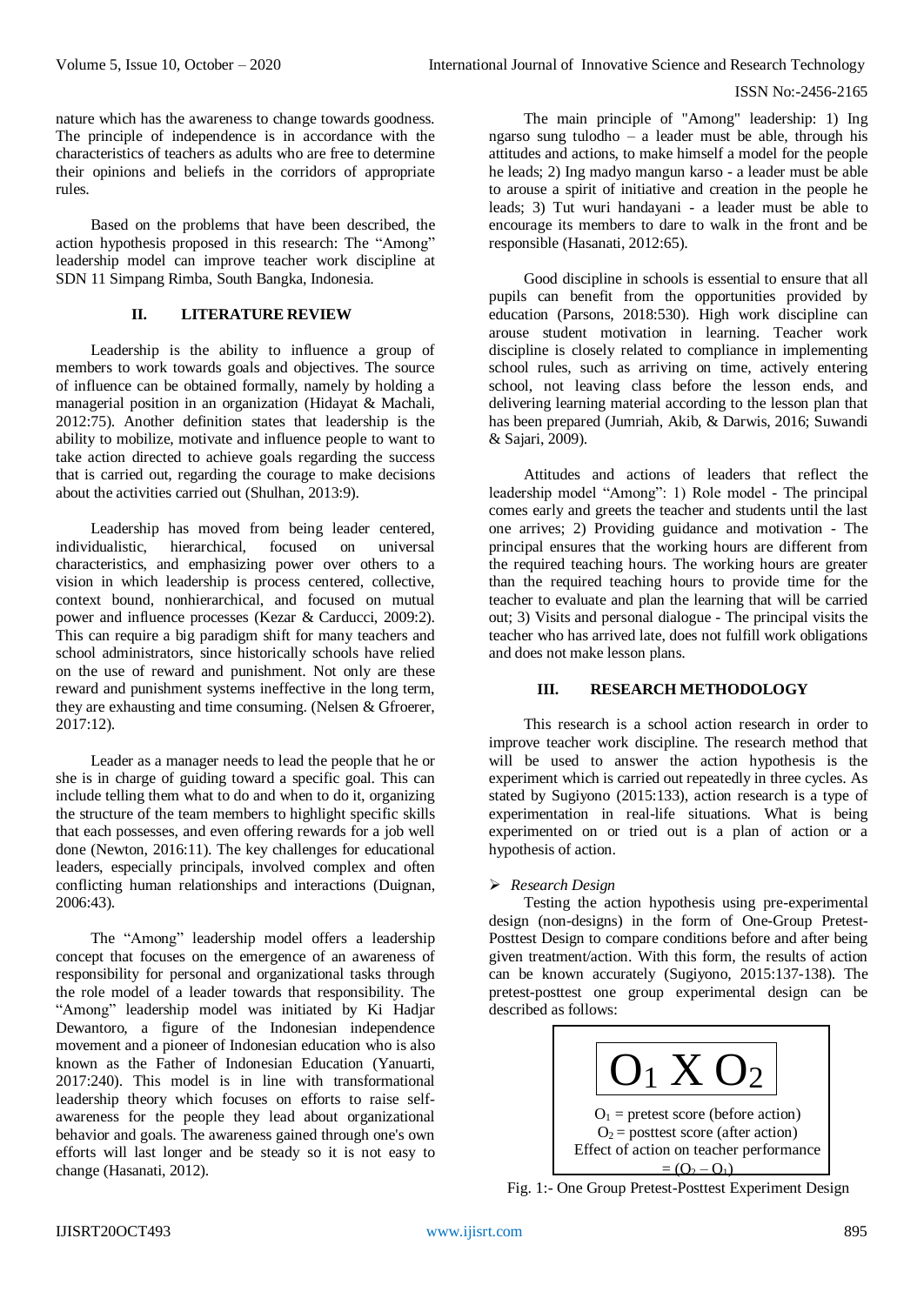The treatment of this research is the application of the "Among" leadership model. The experiment is "beforeafter", which compares the work discipline of the teacher before and after the application of the leadership model "Among". Each cycle of testing the action hypothesis is carried out in four processes, as stated by Cooper and Bedford that action research is an approach widely used to bring about school change. It is a practice involving reflection and action directed at transforming school practices and structures. The action research process has cycles consisting of planning, action, observation, and reflection phases that could involve an individual teacher or a whole school collective effort (Cooper & Bedford, 2017:267).

### *Population*

This research involved class teachers of SDN 11 Simpang Rimba, South Bangka, Indonesia in the 2018/2019 academic year. The number of classroom teachers who were the subject of this study amounted to 16 people, consisting of 10 female teachers and 6 male teachers.

# *Instrument*

The instruments used to observe changes in teacher work discipline are as follows. The score range refers to the five Likert scale:  $5 = \text{very good}; 4 = \text{good}; 3 = \text{medium}; 2 = \text{orange}$ bad;  $1 = \text{very bad}$ . In action research, the Likert scale is used to develop instruments to measure the attitudes, perceptions, and opinions of a person or group of people on the potential and problems of an object, action planning, and action results (Sugiyono, 2015: 199).

The work discipline of teachers in this study is described from the following indicators:

#### Arriving on time

If the average monthly teacher working days are 25 days, then the Likert scale can be converted to score teacher attendance on time, as follows:

- delay within a month up to 3 times: 5
- delay within a month between 4 7 times: 4
- delay within a month between 8 12 times: 3
- delay within a month between 13 17 times: 2
- delay within a month more than 18 times: 1
- Work hours fulfillment

If the average working hours per week is 37.5 hours, then the Likert scale can be converted to score the level of fulfillment of teacher working hours, as follows:

- more than 32 hours a week: 5
- between 26 to 32 hours a week: 4
- between 20 to 25 hours a week: 3
- between 13 to 19 hours a week: 2
- less than 13 hours of a week: 1
- Prepare lesson plans

The lesson plan becomes the teacher's reference for carrying out learning activities. If all the learning that will be carried out is made a lesson plan and given a maximum value of 100%, then using the Likert scale can be converted the level of the lesson plan preparation, as follows:

more than 84.4% lesson plans are ready to use: 5

- more than 70% to 84.4% lesson plans are ready: 4
- more than 51.8% to 70% lesson plans are ready: 3
- between 36.1% to 51.8% lesson plans are ready: 2
- less than 36.1% lesson plans are ready to use: 1

## *Data Collection*

The data collection techniques used in each cycle were observation and documentation. Observations were made every day on attendance, completeness of learning plan documents, and fulfillment of working hours after the application of the "Among" leadership model. application of the "Among" leadership model. Documentation is used to determine the level of teacher work discipline before and after the action.

### *Data Analysis*

The data analysis technique to find the effect of an action is a quantitative analysis using descriptive statistics to test the significance of the difference between O1 and O2 because the sample was not taken randomly. As stated by Sugiyono (2019:241), descriptive statistics are used to analyze data by describing or describing the collected data as it is. This includes the presentation of data through tables, graphs, diagrams, central tendency, and percentages. Research conducted on the population will clearly use descriptive statistics.

The action hypothesis testing in this research used descriptive statistical analysis through the comparison of the average teacher work discipline before the application and after the application of the "Among" leadership model. The steps in quantitative data analysis are scaling obtained from the assessment instrument using a Likert scale. To determine the level of teacher work discipline using scores: very good  $=$ 5, good = 4, medium = 3, bad = 2, very bad = 1 (Best & Kahn, 2006:331).

Data are presented in tabular form or frequency distribution. With this analysis, it will be seen that the tendency of teacher work discipline is shown to reach the degree: very low, low, medium, high, or very high. The five scale value conversion table can be seen in table 1:

| Degree         | Score Interval                               |                      |  |
|----------------|----------------------------------------------|----------------------|--|
| Very High (VH) | $X > \overline{X}$ $\overline{t}$ + 1,80 SBi | X > 4,21             |  |
| High(H)        | $\overline{X}$ <sub>k</sub> + 0,60 SBi < X   | $3.4 < X \leq 4.21$  |  |
|                | $\leq \overline{X}i + 1,80SBi$               |                      |  |
| Medium (M)     | $\overline{Xi}$ – 0,60 SBi < X               | $2,59 < X \leq 3,4$  |  |
|                | $\leq \overline{X}i + 0.60$ SBi              |                      |  |
| Low $(L)$      | $\overline{Xi}$ – 1,80 SBi < X               | $1,79 < X \leq 2,59$ |  |
|                | $\leq \overline{Xi}$ – 0,60 SBi              |                      |  |
| Very Low (VL)  | $X \leq \overline{X}i - 1,80 SBi$            | $X \leq 1.79$        |  |

Table 1. Likert Scale Conversion

From the assessment criteria shown in Table 1, it is obtained the standard level of teacher work discipline with the following details:

- Very High (VH) teacher work discipline if the average score obtained is greater than 4.21.
- High (H) teacher work discipline if the average score obtained is greater than 3.4 to 4.21.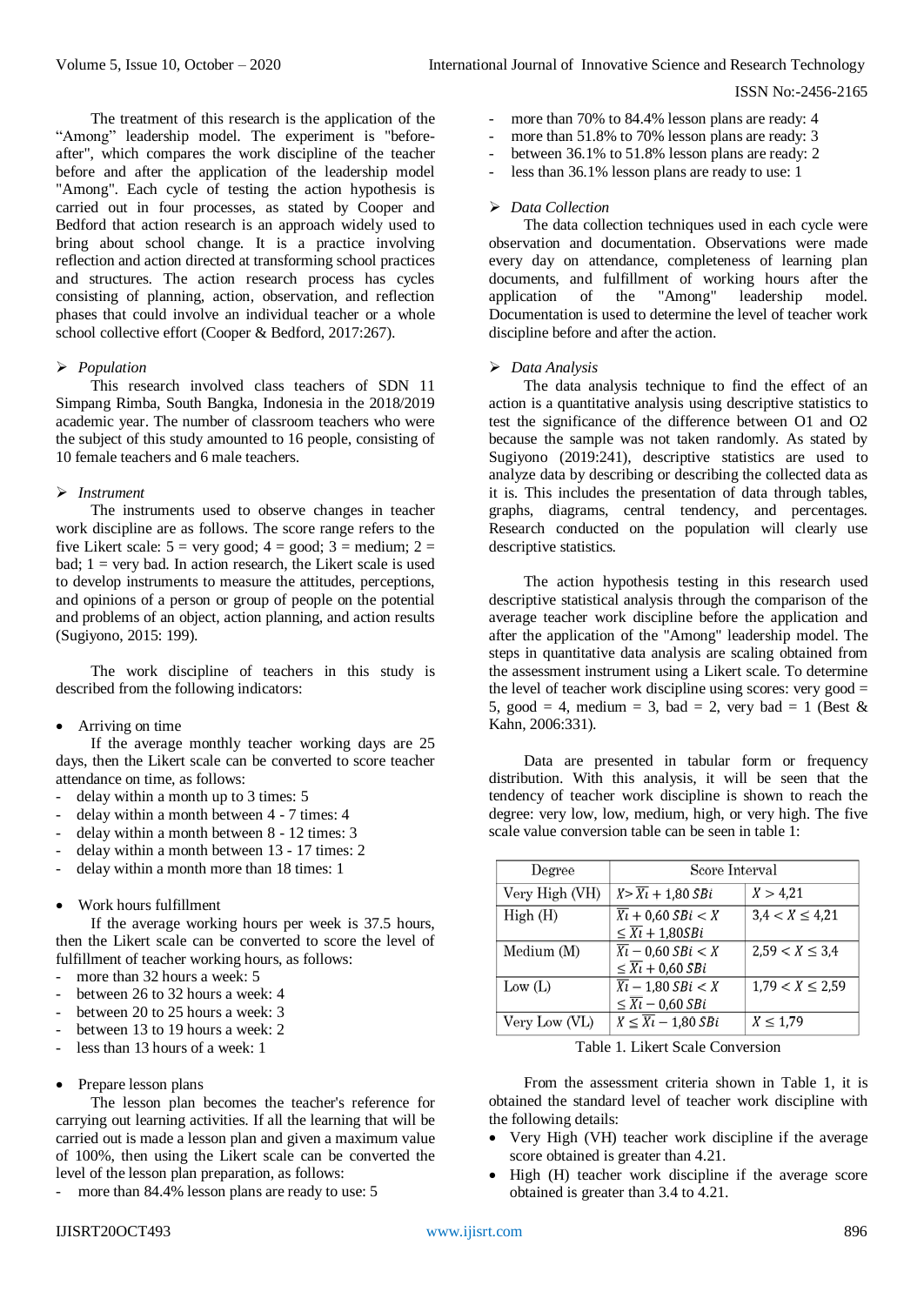- Medium (M) teacher work discipline if the average score obtained is greater than 2.59 to 3.4.
- Low (L) teacher work discipline if the average score obtained is greater than 1.79 to 2.59.
- Very Low teacher work discipline if the average score obtained is less than 1.79.

### **IV. RESULT**

Based on the results of the research that has been done, it can be described the profile of the score of teacher work discipline before the application of the leadership model among and after its application in the following table:

|                            | <b>Teacher Work Discipline</b> |             |           |      |  |
|----------------------------|--------------------------------|-------------|-----------|------|--|
| <b>Number</b><br>of cycles | Arriving on<br>time            | Work        | Preparing |      |  |
|                            |                                | hours       | lesson    | Mean |  |
|                            |                                | fulfillment | plans     |      |  |
|                            | 3.31                           | 3.13        | 2.69      | 3.04 |  |
| 2                          | 4.00                           | 3.50        | 3.44      | 3.65 |  |
| 3                          | 4.44                           | 4.19        | 4.13      | 4.25 |  |
| Mean                       | 3.92                           | 3.60        | 3.42      | 3.65 |  |
| <b>Before</b><br>action    | 2.63                           | 2.06        | 1.56      | 2.08 |  |

Table 2:- Summary of Teacher Work Discipline Score's

Table 2 provides information that the mean achievement of teacher work discipline in the aspect of arriving on time before the action is 2.63 (low). When observed after the application of the "Among" leadership model, the mean score of the aspect of arriving on time in the first cycle increased to 3.31 (medium), increased again in the second cycle to 4.00 (high), and again increased in the third cycle to 4.44. (very high). This means that the discipline of teacher work in the aspect of arriving on time has an increasing trend. As shown in the chart 1.



Chart 1:- Teacher Work Discipline Score's in the Aspects of Arriving on Time

Based on chart 1, it can be seen that the increase in teacher work discipline is consistent in the aspect of arriving on time after being given the action. This shows that the application of the "Among" leadership model can provide awareness to teachers to be more disciplined and maintain consistency to arrive on time to school.

Table 2 also provides information that the mean achievement of teacher work discipline in the aspect of

working hours fulfillment before the action is 2.06 (low). When observed after the application of the "Among" leadership model, the mean aspect score of working hours fulfillment in the first cycle increased to 3.13 (medium), increased again in the second cycle to 3.50 (high), and increased again in the third cycle to 4.19 (high). This means that teacher work discipline in the aspect of working hours fulfillment tends to increase continuously, as shown in the chart 2.



Chart 2:- Teacher Work Discipline Score's in the Aspects of Work Hours Fulfillment

Chart 2 shows the consistency of increasing teacher work discipline in the aspect of working hours fulfillment after being given action. This shows that the application of the "Among" leadership model can encourage teachers to be disciplined to make the best use of working hours so that the increase that occurs due to self-awareness can last longer and be sustainable.

Table 2 also provides information on the achievement of teacher work discipline in the aspects of prepare lesson plans. The score reached before the action was 1.56 (very low). After the application of the "Among" leadership model, the mean score achieved in the first cycle rose to 2.69 (medium), increased again in the second cycle to 3.44 (high), and increased again in the third cycle to 4.13 (high). This means that the discipline of teacher work in the aspect of prepare lesson plans tends to continue to increase, as shown in chart 3.



Chart 3:- Teacher Work Discipline Score's in the Aspects of Prepare Lesson Plans

Chart 3 shows the consistency of increasing teacher work discipline in the aspects of prepare lesson plans after being given action. This shows that the application of the "Among" leadership model can provide awareness and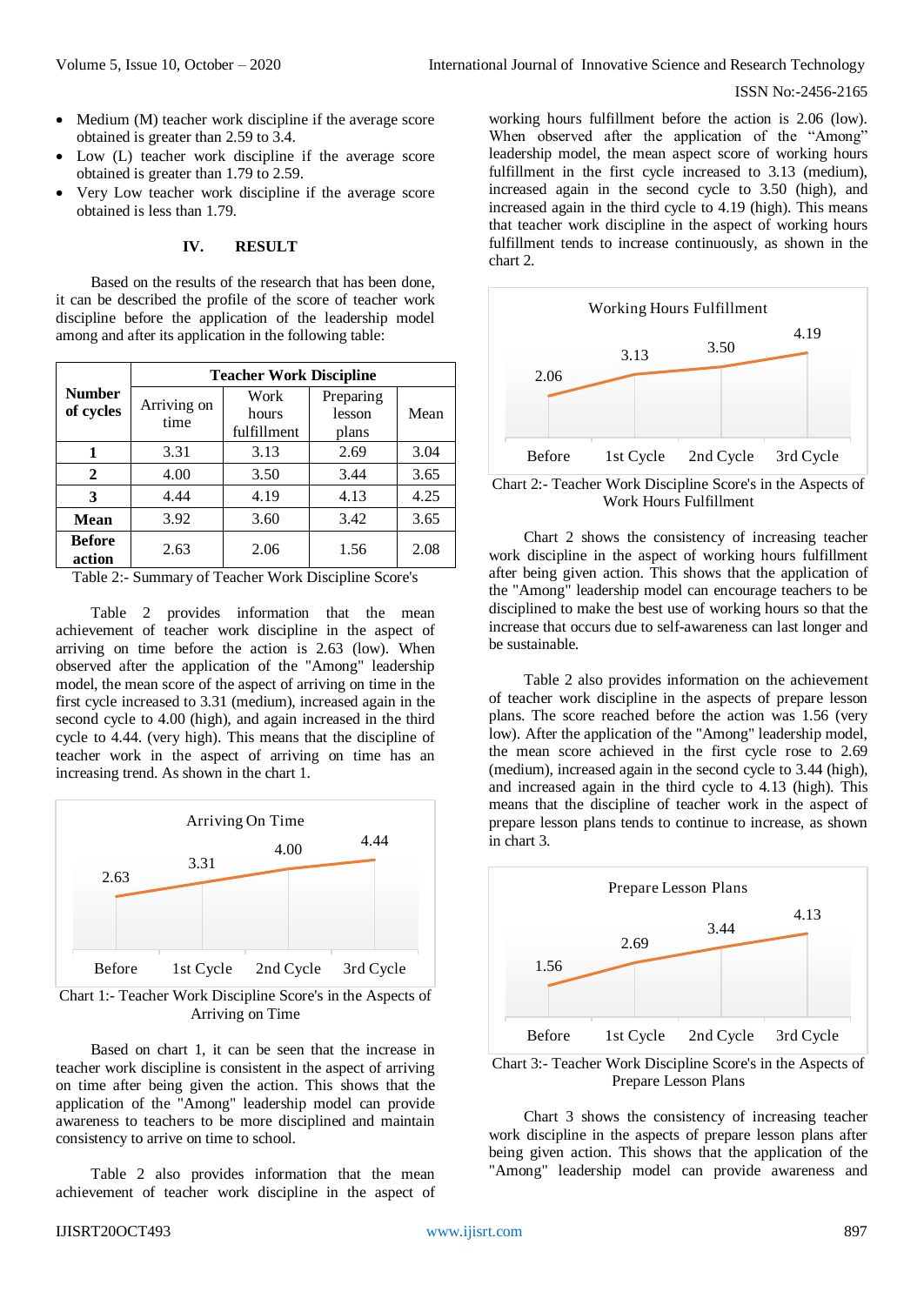enthusiasm for teachers to be disciplined to prepare lesson plans as a guide in the implementation of learning.

The average achievement of teacher work discipline as a whole has also increased, as shown in chart 4.



Chart 4 shows that the average teacher work discipline has increased consistently. If all aspects of teacher work discipline are averaged, then a description of information on the level of teacher work discipline before and after the action can be obtained. Before the action, the mean of teacher work discipline was 2.08 (low), increased to 3.04 (moderate) in the first cycle, increased again to 3.65 (high) in the second cycle, and increased again in the third cycle to 4.25 (very high).

### **V. DISCUSSION**

Good discipline in schools is essential to ensure that all pupils can benefit from the opportunities provided by education (Parsons, 2018:530). High work discipline can arouse student motivation in learning. Teacher work discipline is closely related to compliance in implementing school rules, such as arriving on time, actively entering school, not leaving class before the lesson ends, and delivering learning material according to the lesson plan that has been prepared (Jumriah et al., 2016; Suwandi & Sajari, 2009).

Strengthening teacher work discipline cannot be separated from the role of the leader, in this case, the principal. The leadership model that is in line with the efforts to generate teacher motivation regarding the awareness of work discipline must be applied, one of which is the "Among" leadership model. The leadership model initiated by Ki Hadjar Dewantoro is in line with transformational leadership theory which focuses on efforts to raise selfawareness for the people they lead about organizational behavior and goals. The awareness gained through one's own efforts will last longer and not easily changed.

The "Among" leadership model is based on the principles of kinship, nature, and independence (Rahma & Setiadi, 2016:103). The principle of kinship is in accordance with the school environment, which is a unitary institution that has the same goal of developing the potential of its students. The natural principle of nature is in line with human nature which has the awareness to change towards goodness.

The principle of independence is in accordance with the characteristics of teachers as adults who are free to determine their opinions and beliefs in the corridors of appropriate rules. The principle of independence that is upheld certainly does not necessarily negate the role of the principal in carrying out continuous monitoring and evaluation. Even so, the monitoring and evaluation that is carried out should be packaged with the principle of exemplary value and avoiding the principle of punishment, so that teachers feel appreciated and raise awareness.

In his leadership practice, the principal conducts discussions with all employees to formulate rules that must be agreed upon regarding the enforcement of work discipline. A discussion of the rules is carried out jointly so that employees feel involved in drafting and approving these rules. It is hoped that awareness of compliance with rules related to work discipline will be high.

Regarding the fulfillment of working hours, the principal emphasized that teachers must meet 37.5 hours per week. Absence and permission only when urgent. In fulfilling 37.5 working hours per week, teachers can take advantage of the time after teaching hours to evaluate and plan further learning activities, so that learning is better prepared to ensure student learning success. The teacher also has to compile all the lesson plans to guide the course of learning so that it will facilitate the achievement of learning objectives. The principal also reminded that lesson plans were also needed to fulfill teacher administrative duties which were worth credit points.

Efforts to enforce teacher work discipline are not based on punishment and threats, because it encourages more negativity, rejection, and rebellion. Therefore the principal chose to apply the leadership model among enforcing teacher work discipline. Actions taken are through modeling, providing guidance and motivation, as well as visits and personal dialogue. Principal give the example by arriving early and returning last unless attending invitations/external assignments that cannot be represented. Providing guidance and motivation in the form of ensuring that working hours are different from compulsory teaching hours. The working hours are greater than the required teaching hours to give the teacher time to evaluate and plan the learning that will be carried out. Visits and personal dialogues are carried out to visit and discuss problems experienced by teachers when they arrive late, do not meet working hours, and do not make lesson preparations. Visits are made to the home of the teacher concerned to avoid negative effects if the teacher is called to face during working hours. Besides, home visits serve as a friendship and closer emotional connection, so that teachers may be able to express feelings related to problems at home rather than at school.

Increasing teacher work discipline consistently shows that teacher adherence to work discipline arises because of self-awareness and encouragement so that its consistency can be maintained. It is very different if adherence to work discipline is influenced by threats, punishments, or things that come from outside the teacher himself, the consistency is